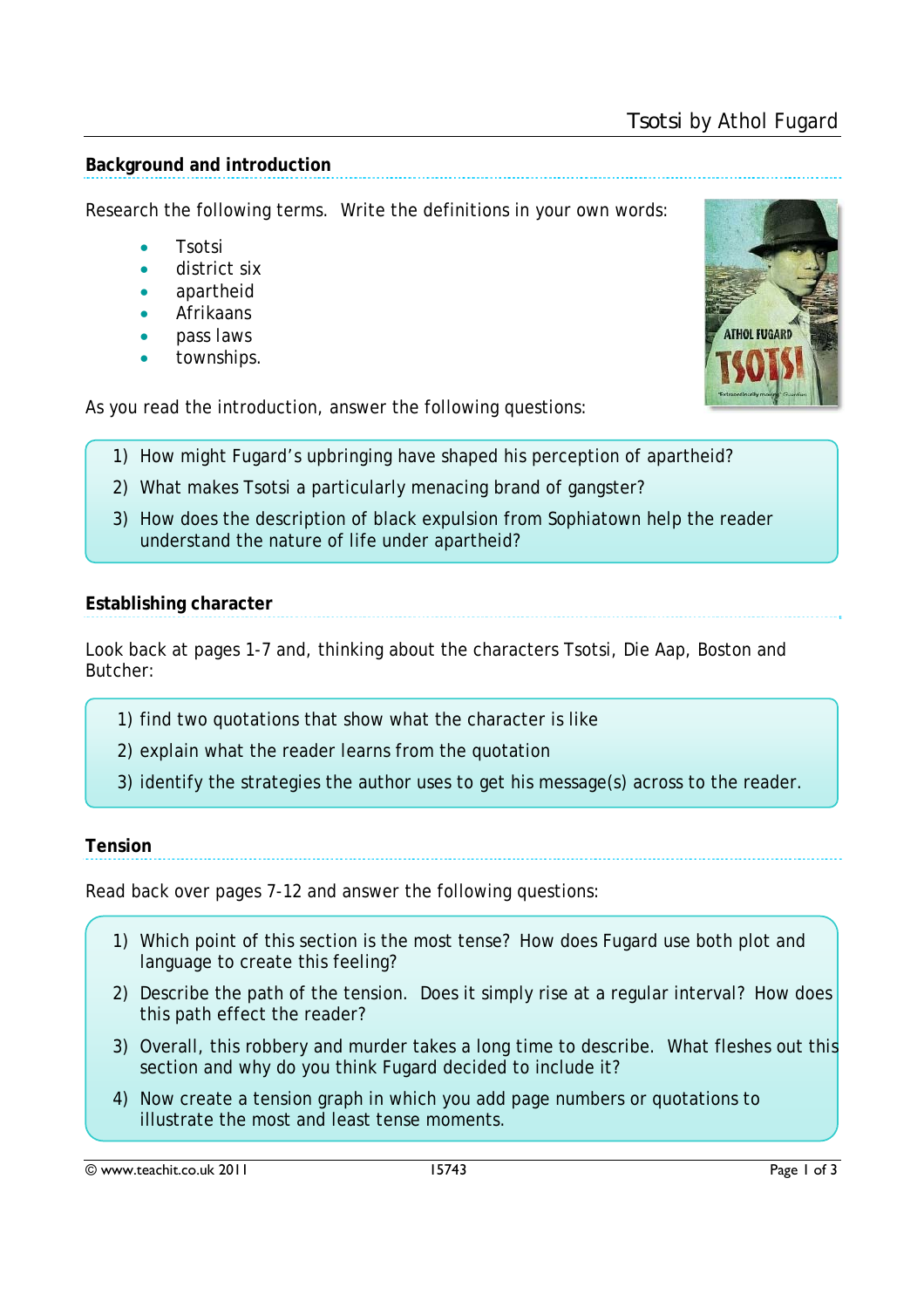#### **Chapter 2**

- 1) Why do you think Fugard decided to have the episode at Soekie's follow the murder?
- 2) Why do you think Tsotsi hates Boston? How is the reader supposed to interpret this?
- 3) Why do you think Soekie tries to get Rosie to go home?
- 4) What do you think Boston means by 'decency'?
- 5) Why do you think Tsotsi struggles to understand him?

### **Narrative shifts**

The narration in this novel is generally categorized as third person omniscient. This omniscience is generally focused on Tsotsi because he is the protagonist but occasionally it alters. For each of the quotations below, try to work out the perspective (think of this as the character whose eyes the reader is looking through).

- 'You could drink with the men or you could drink with the girls'
- 'He suddenly seemed to have lost interest in the other three'
- 'He hated Boston'
- '… the one in disbelief, the other at the explosive moment of action …'
- '… his feelings … pushed him down into the seat beside Tsotsi …'
- 'I will do exactly the same as I always do'

Select one quotation from the list above that represents a change in narrative style. Explain why the author chose to alter the style at this point in the story.

**Chapter 3** 

- 1) Why do you think Tsotsi runs when he leaves Soekie's?
- 2) How does Tsotsi see himself, based on the inner thoughts shared as he sits beneath the trees?
- 3) Based on the spider anecdote, why do you think Tsotsi avoids thoughts of the past?
- 4) What do you think 'affirm his existence in the face of his nullity' means?